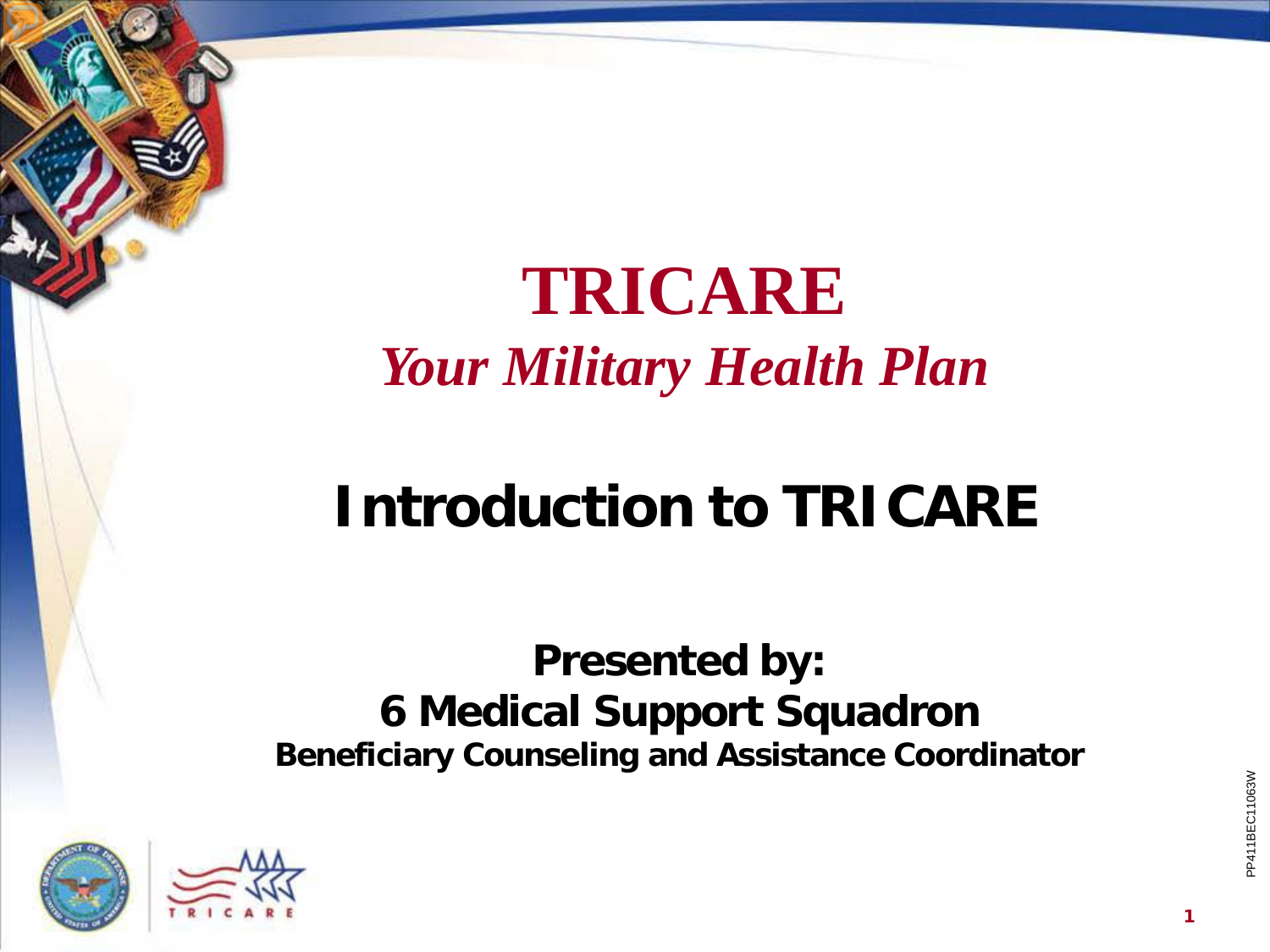## **What is TRICARE?**

- Health care program for 9.2 million beneficiaries
- Integrated health care delivery system
	- Military treatment facilities (MTFs)
	- Civilian health care facilities
- Affordable program options
- Comprehensive coverage
- Available worldwide



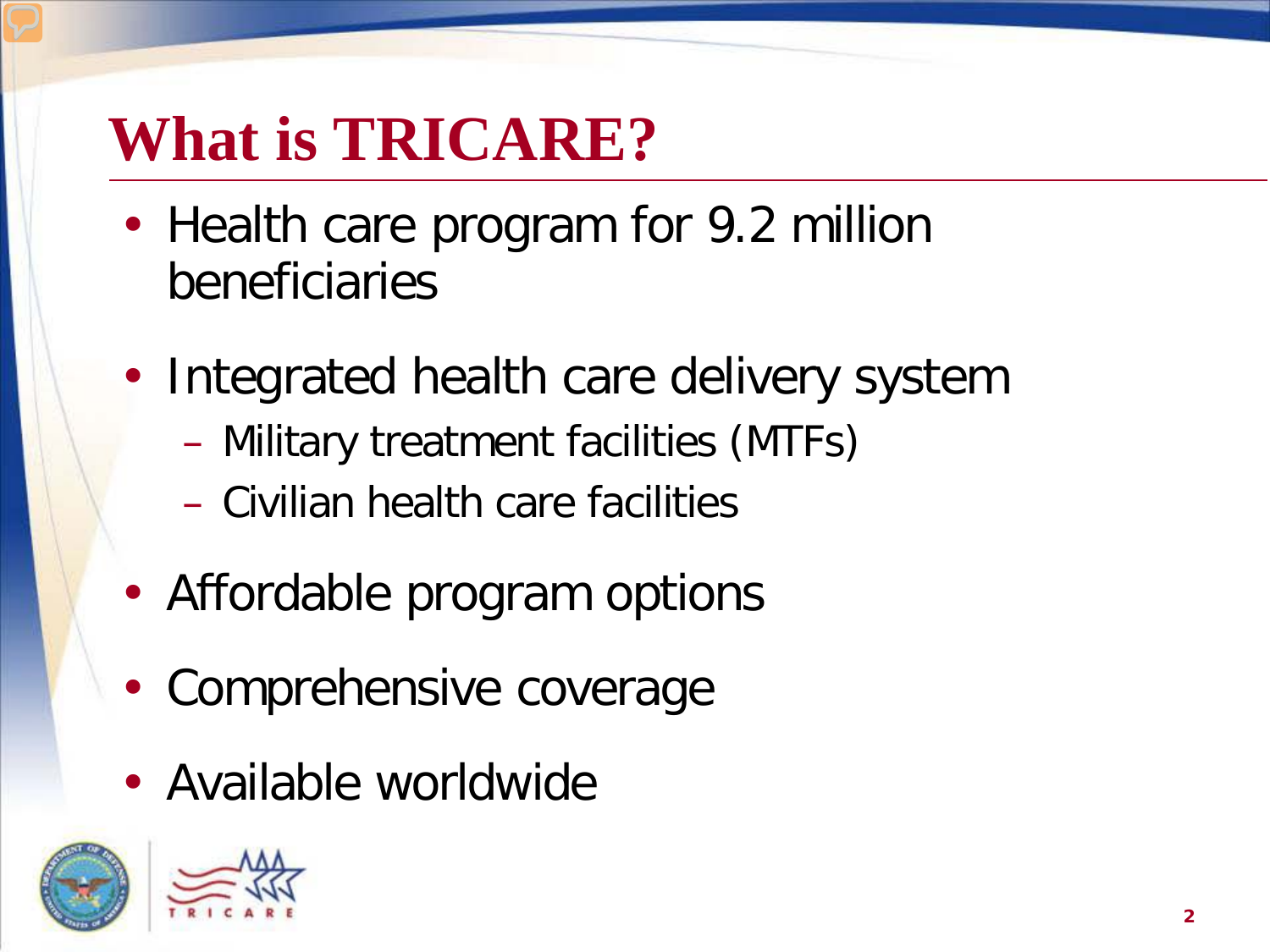## **TRICARE Regions**



#### TRICARE Overseas 1-888-777-8343 www.tricare.mil/overseas

#### North Region

Health Net Federal Services, Inc. 1-877-TRICARE **www.healthnetfederalservices.com**

#### South Region

Humana Military Healthcare Services, Inc. 1-800-444-5445 **www.humana-military.com**

West Region

TriWest Healthcare Alliance 1-888-TRIWEST **www.triwest.com**

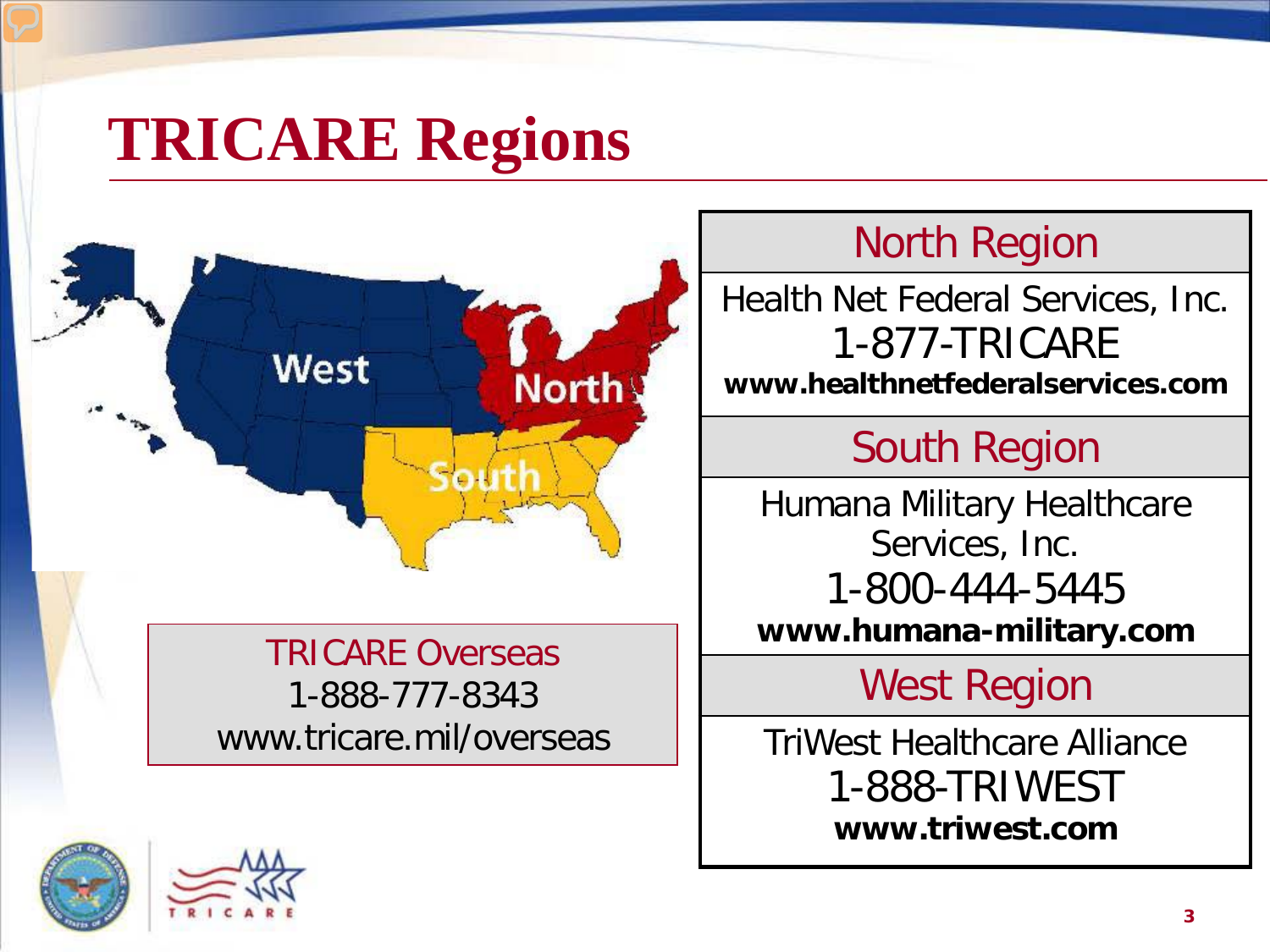# **TRICARE Eligibility**

- Beneficiary categories
	- Sponsors (active duty, National Guard, Reserve or retired service members)
	- Family members (spouses and unmarried children)
	- Survivors, certain former spouses and others
- Requirements
	- Registration in the Defense Enrollment Eligibility Reporting System (DEERS)
	- Valid Uniformed Services ID Card
	- Medicare Part B if dual-eligible, except for active duty family members



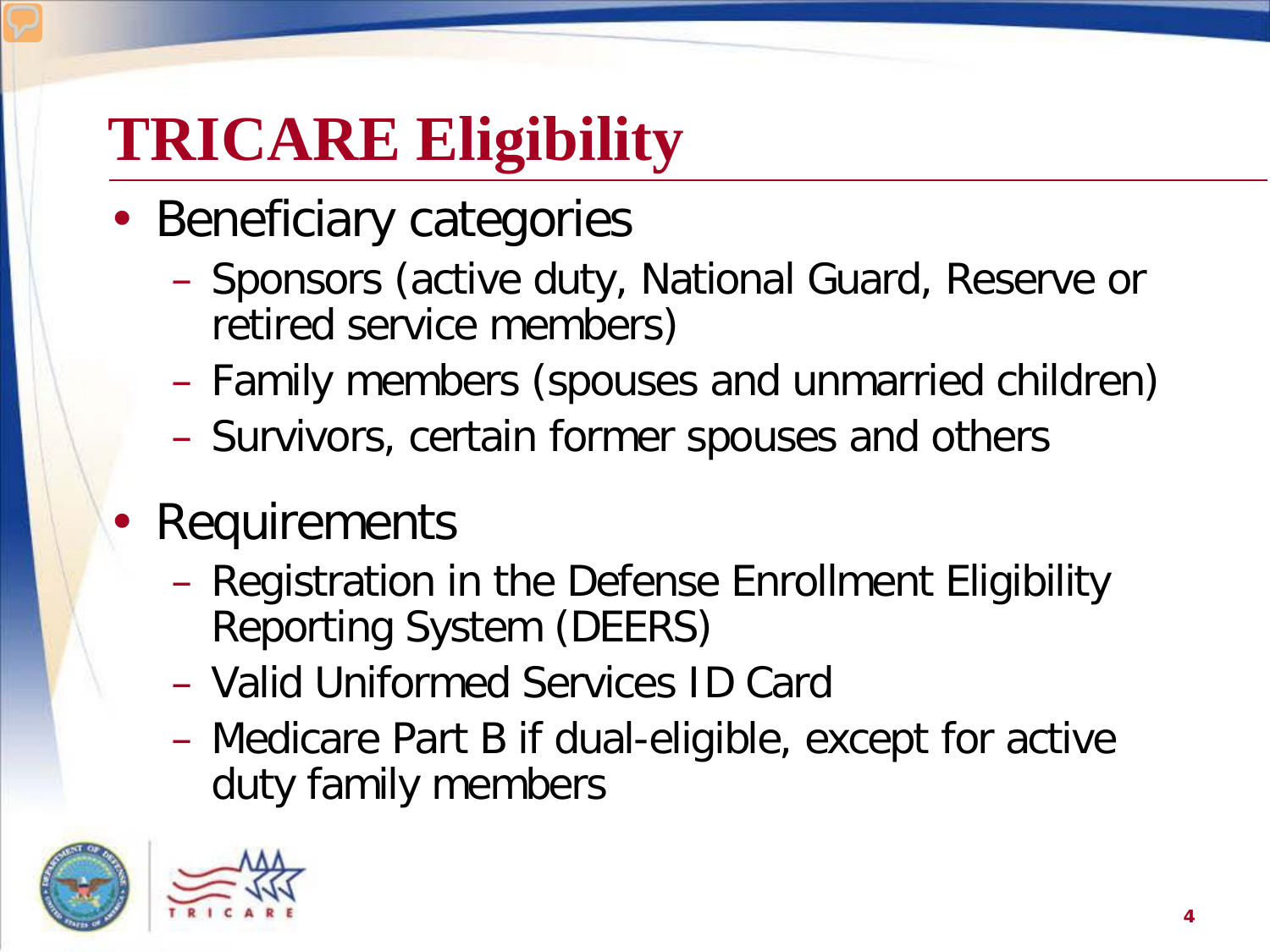#### **Newborns**

- Newborns are covered Prime for first 60 days as long as one member in family is Prime.
- Take Certificate of Live Birth to nearest Pass & ID (Customer Service Personnel Office) to have newborn registered in DEERS.
- Since it takes approximately 4-6 weeks to obtain social security number DEERS will assign a Temporary Identification Number (TIN)
	- It is your responsibility upon receipt of SSN to have child's DEERS updated.
- To enroll in TRICARE Prime you must visit the TRICARE Service Center no later than the  $60<sup>th</sup>$  day after birth. On day 61 enrollment will be based on the 20<sup>th</sup> of the month rule.



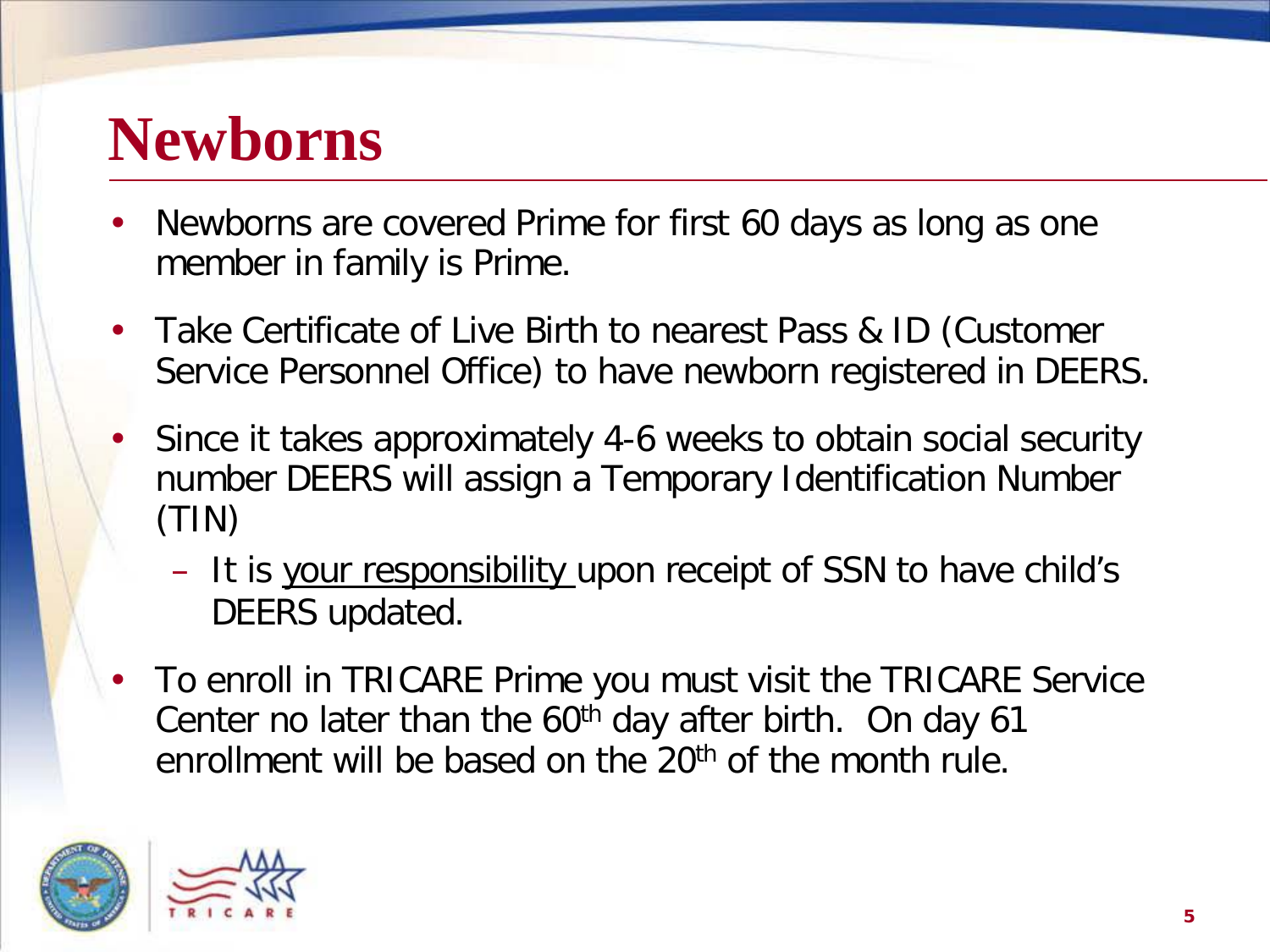# **TRICARE Eligibility (cont.)**

- Beneficiary categories
	- Sponsors (active duty, National Guard, Reserve or retired service members)
	- Family members (spouses and unmarried children)
	- Survivors, certain former spouses and others
- Requirements
	- Registration in the Defense Enrollment Eligibility Reporting System (DEERS)
	- Valid Uniformed Services ID Card
	- Medicare Part B if dual-eligible, except for active duty family members



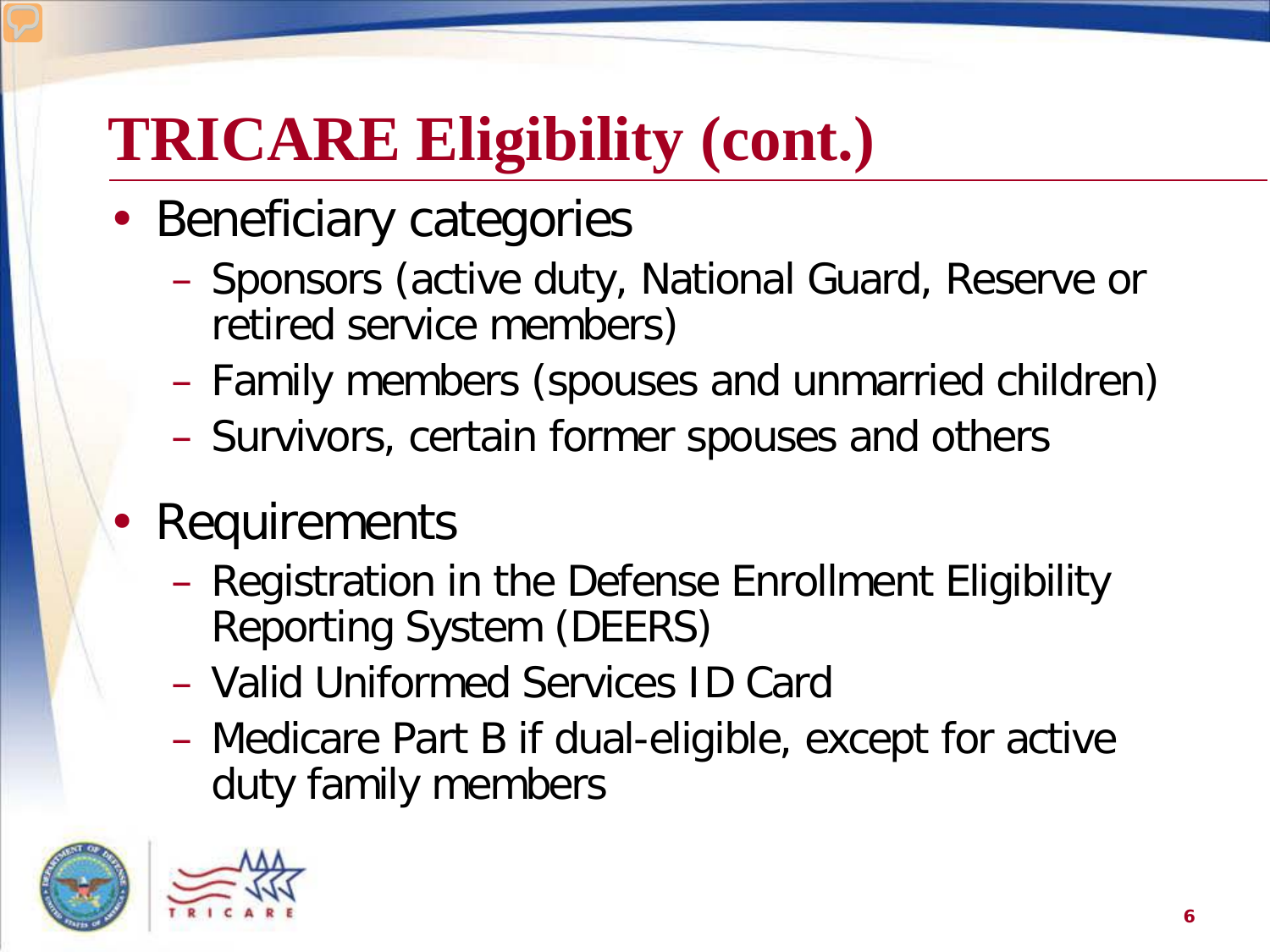#### **Avoid Loss of Eligibility!**  *Update DEERS*

- Visit an ID card-issuing facility – Find one near you at www.dmdc.osd.mil/rsl
- Call 1-800-538-9552
- Mail proof of Medicare-eligibility to: Defense Manpower Data Center Support Office Attn: COA 400 Gigling Road Seaside, CA 93955-6771 **Registration in DEERS is the key to TRICARE eligibility.**





**7**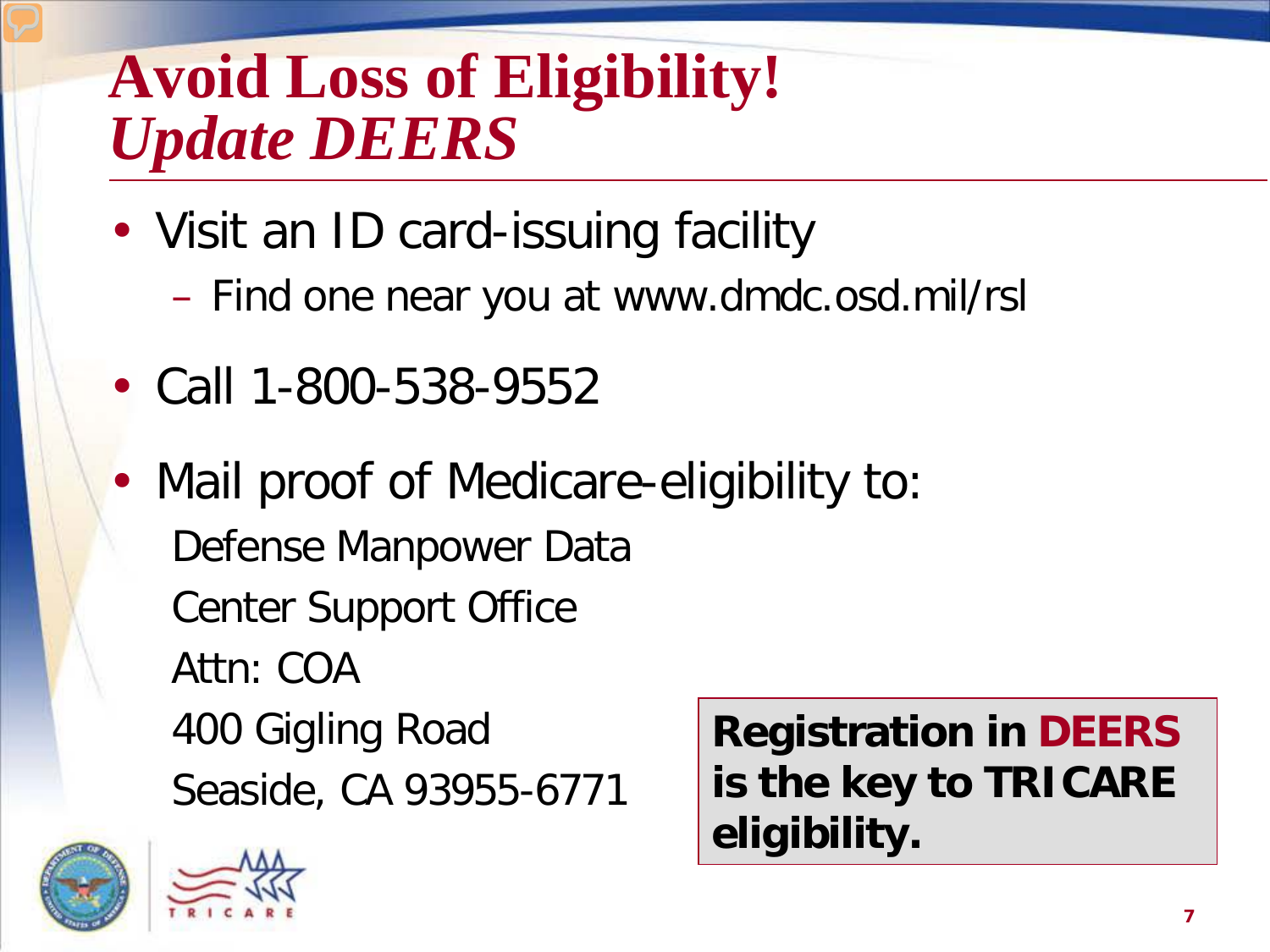#### **Military Treatment Facility Access Priorities**

|                | Active duty service members                                                              |
|----------------|------------------------------------------------------------------------------------------|
|                | Active duty family members enrolled in TRICARE<br>Prime                                  |
| $\overline{3}$ | Retired service members, their families and all<br>others enrolled in TRICARE Prime*     |
|                | Active duty family members NOT enrolled in<br>TRICARE Prime*                             |
| 5              | Retired service members, their families and all<br>others NOT enrolled in TRICARE Prime* |
|                | All other eligible beneficiaries*                                                        |



\* Based on MTF capacity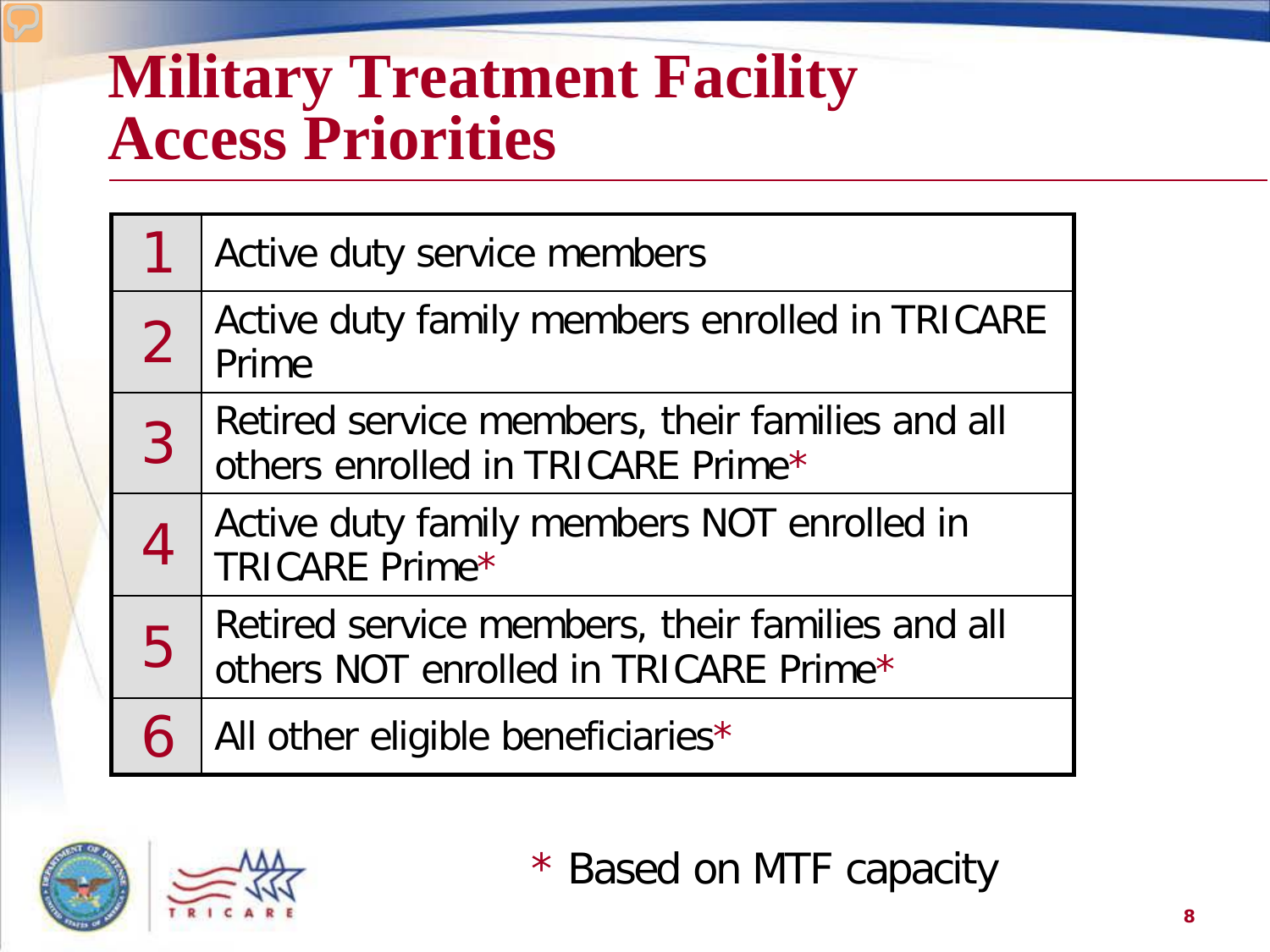## **TRICARE Prime**

- Enrollment required
	- Portable: Easy to transfer when you move
	- Split enrollment: Families can enroll together in different regions
- Access standards for care
- Most care received from primary care manager
- Minimal out-of-pocket costs
- No claims to file (in most cases)





**Active duty service members and their families may qualify for TRICARE Prime Remote**.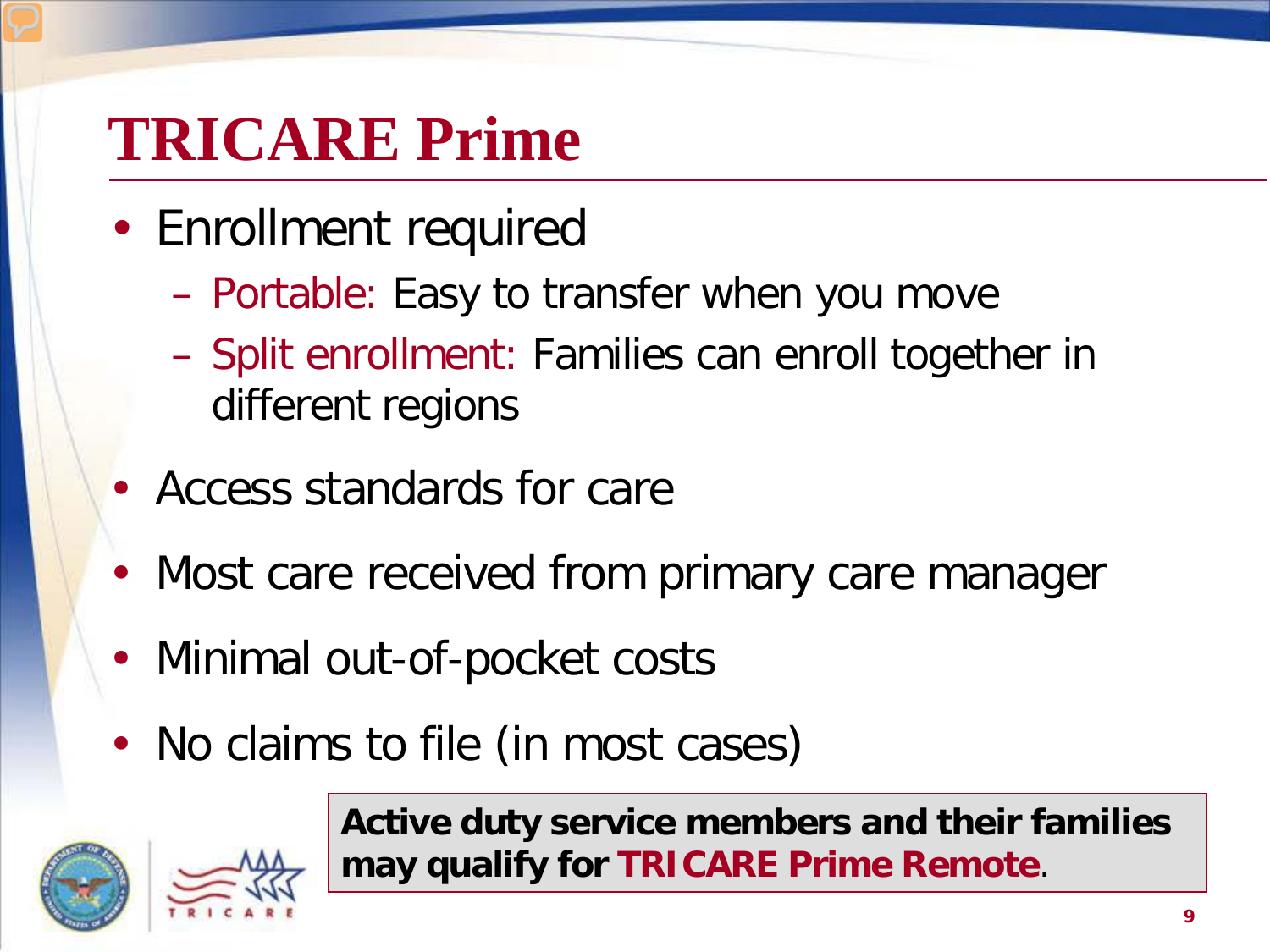## **TRICARE Prime (cont.)**

- Enrollment required
	- Portable: Easy to transfer when you move
	- Split enrollment: Families can enroll together in different regions
- Access standards for care
- Most care received from primary care manager
- Minimal out-of-pocket costs
- No claims to file (in most cases)



**Active duty service members and their families may qualify for TRICARE Prime Remote**.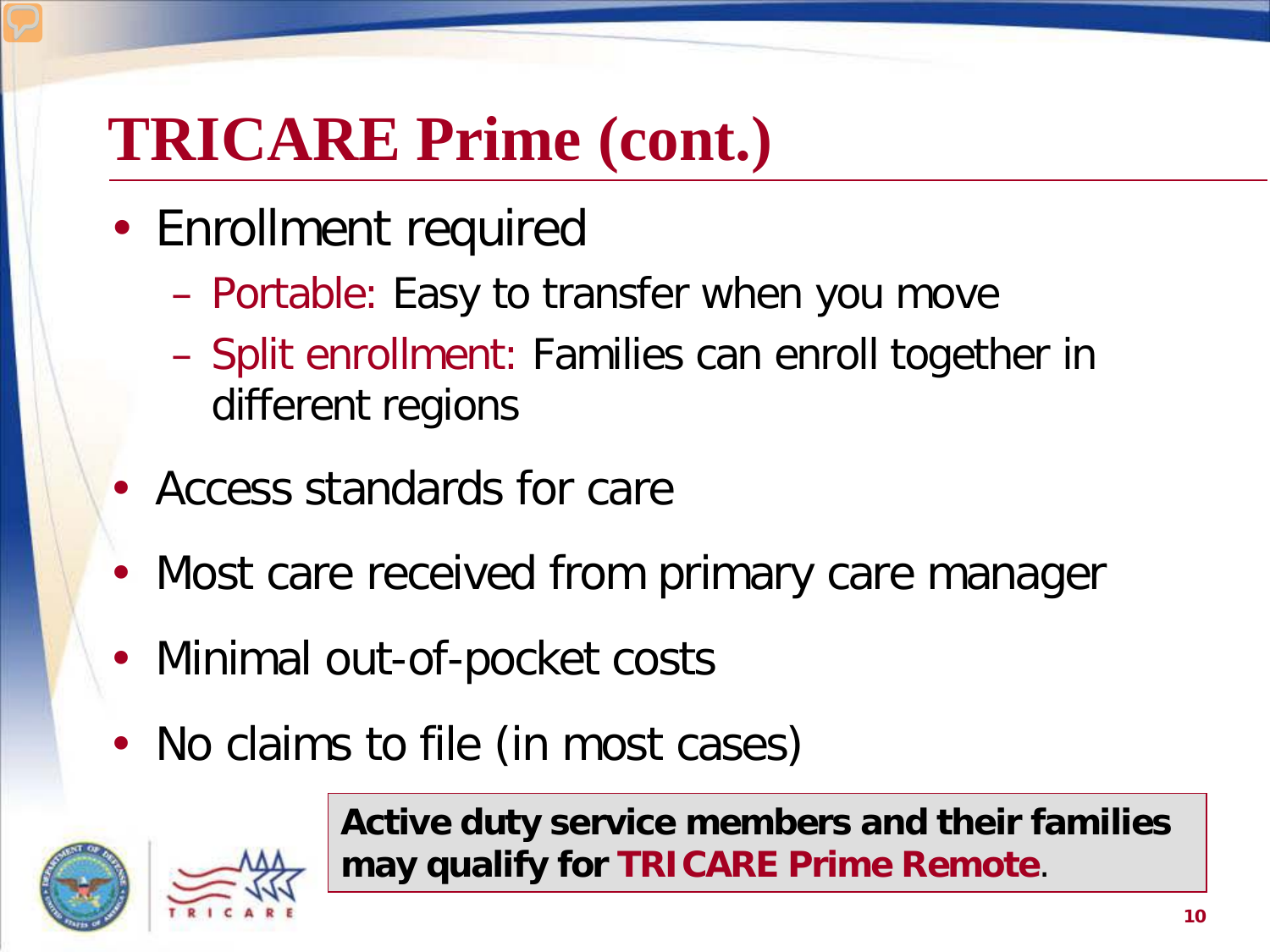#### **TRICARE Prime Costs:** *Active Duty Families*

| <b>Enrollment Fees</b>  | \$0                                |
|-------------------------|------------------------------------|
| Deductible*             | \$0                                |
| Outpatient Costs*       | \$0                                |
| Inpatient Costs*        | \$0                                |
| <b>Emergency Care</b>   | \$0                                |
| <b>Catastrophic Cap</b> | \$1,000 per family per fiscal year |

*The federal fiscal year is Oct. 1- Sept. 30.*



**\* You'll pay higher out-of-pocket costs if you use the TRICARE Prime point of service option (POS).**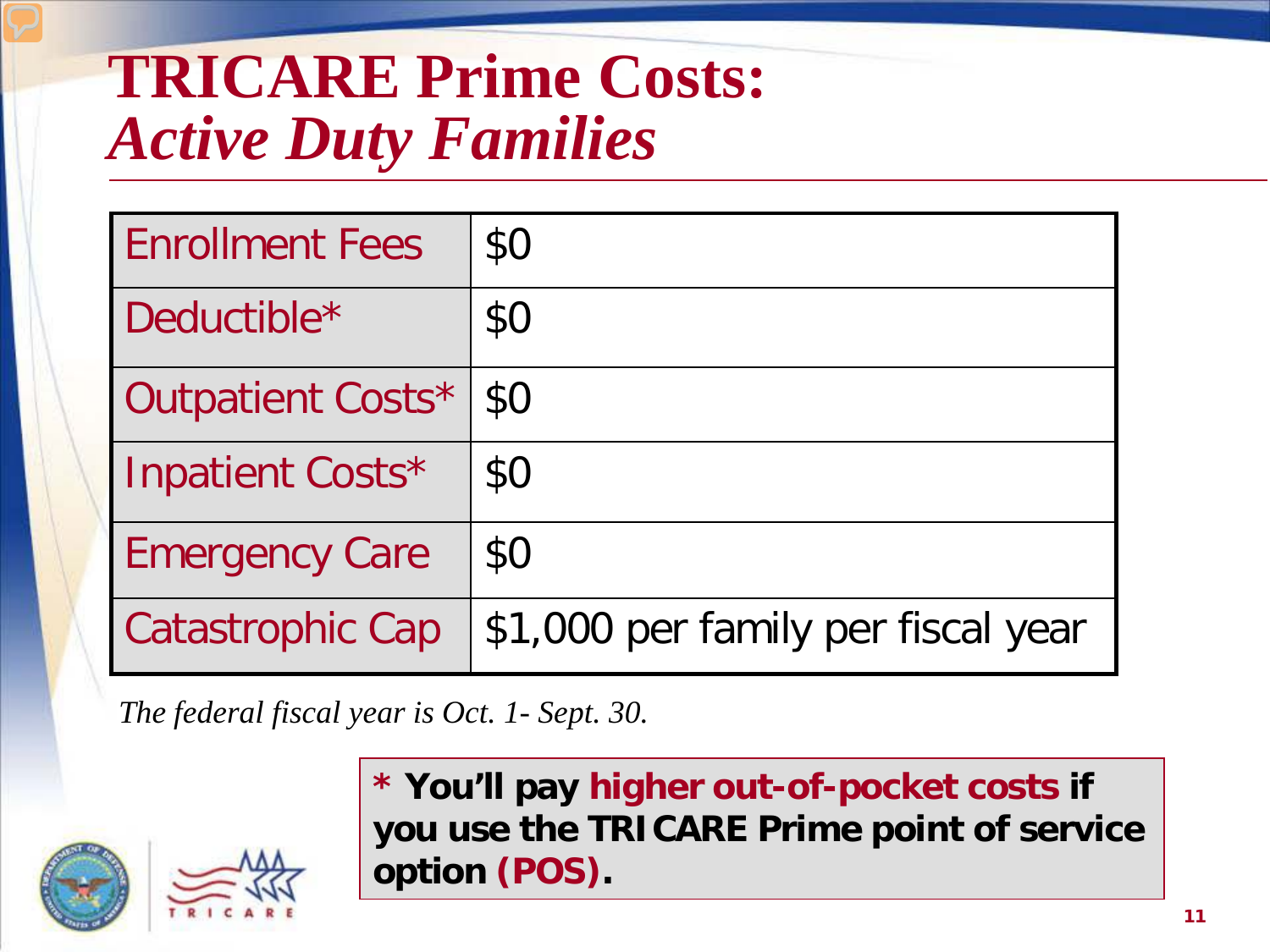### **TRICARE Prime Costs:**  *Retirees, Their Families and All Others*

| <b>Annual Enrollment</b><br>Fees | Individual plan: \$230 per fiscal year<br>Family plan: \$460 per fiscal year |                                                            |  |
|----------------------------------|------------------------------------------------------------------------------|------------------------------------------------------------|--|
| Deductible*                      | \$0                                                                          |                                                            |  |
| Outpatient Costs*                | \$12 network copayment per visit                                             |                                                            |  |
| Inpatient Costs*                 | \$11/per day (\$25 minimum charge)                                           |                                                            |  |
| <b>Behavioral Health</b>         |                                                                              | Outpatient   \$17 (group visit)<br>\$25 (individual visit) |  |
|                                  |                                                                              | <i>Inpatient</i>   \$40 per day                            |  |
| <b>Emergency Care</b>            | \$30 per visit                                                               |                                                            |  |
| <b>Catastrophic Cap</b>          | \$3,000 per family per fiscal year                                           |                                                            |  |

*The federal fiscal year is Oct. 1- Sept. 30.*



**\* You'll pay higher out-of-pocket costs if you use the TRICARE Prime point of service option (POS).**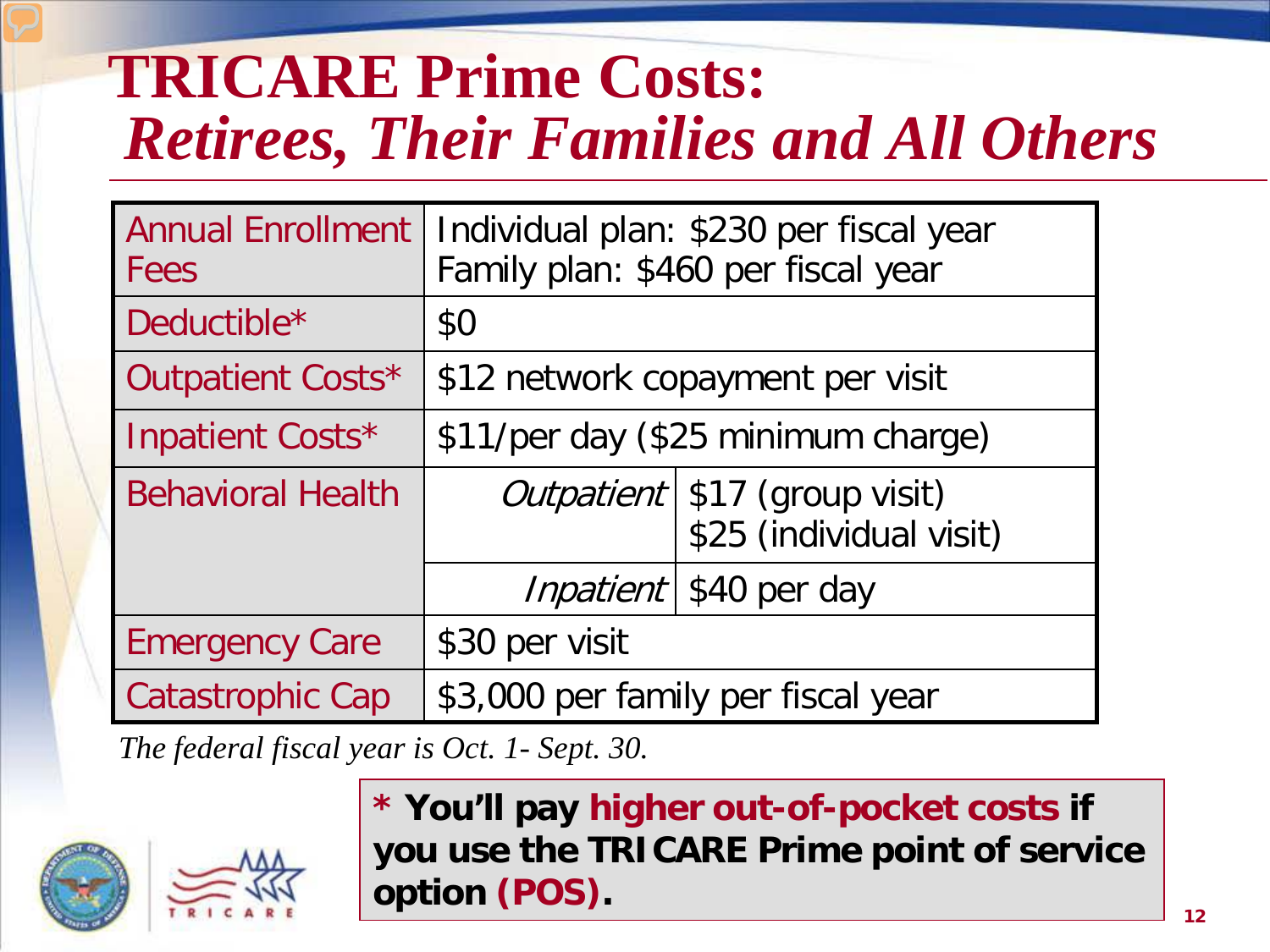## **TRICARE Prime POS Option (Family Members Only)**

- Seek nonemergency care without a referral or authorization
- Higher out-of-pocket costs
	- Annual Deductible: \$300/individual or \$600/family per fiscal year
	- Cost-shares: 50% after POS deductible is met
- POS fees not reimbursed by TRICARE
- POS fees DO NOT apply toward the annual catastrophic cap



**Avoid POS fees! Follow TRICARE Prime referral guidelines.**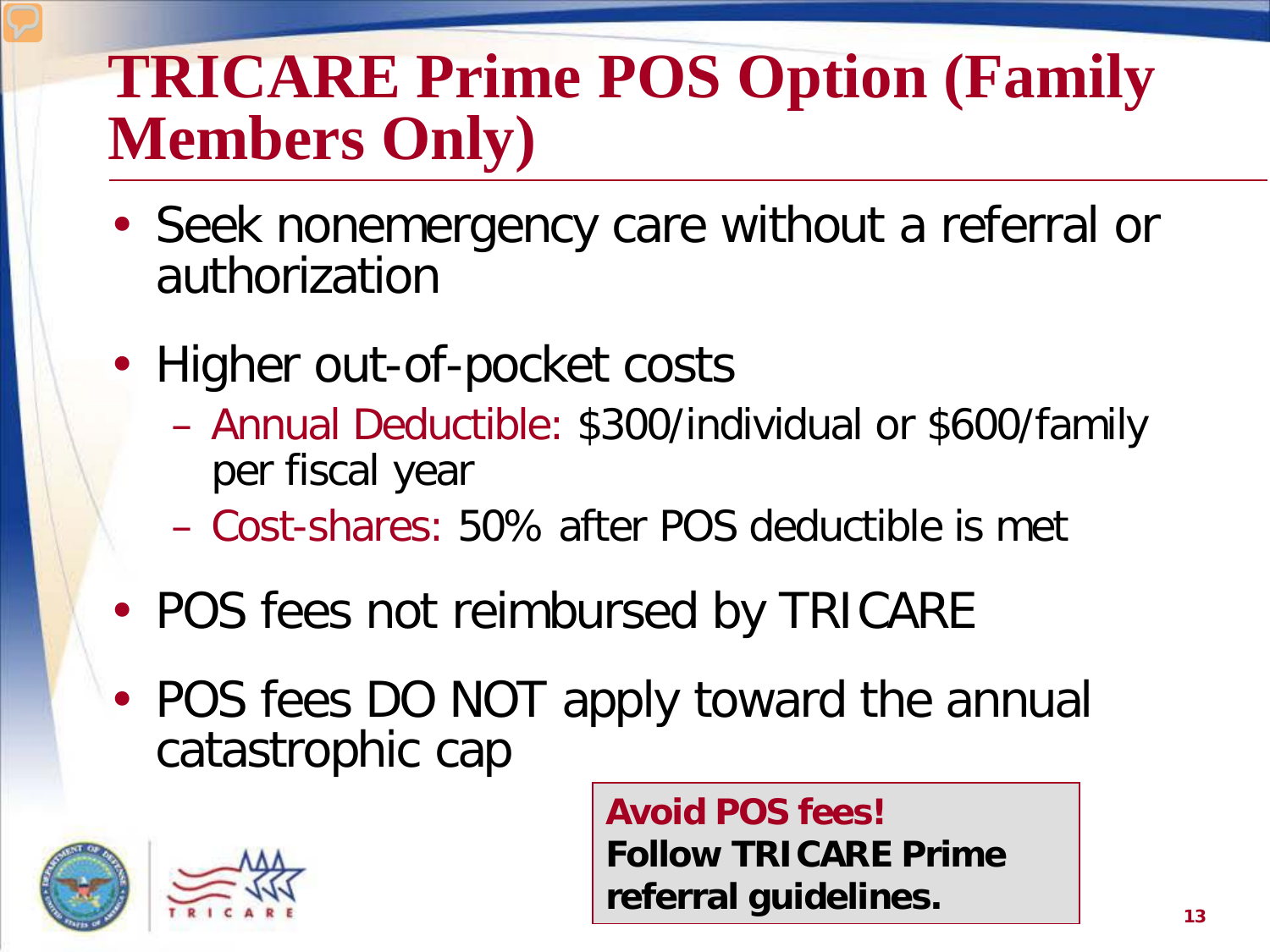## **Enrolling in TRICARE Prime**

- Submit completed enrollment application to your regional contractor
	- Active duty service member coverage effective when regional contractor receives the form
	- For all others, "20th-of-the-month rule" applies
		- If received by 20th of month, coverage begins 1st of next month
		- If received after 20th of month, coverage begins 1st of following month
- Select a primary care manager based on MTF Guidelines
- Pay first enrollment fee payment (Retirees)



**Contact your regional contractor for more information.**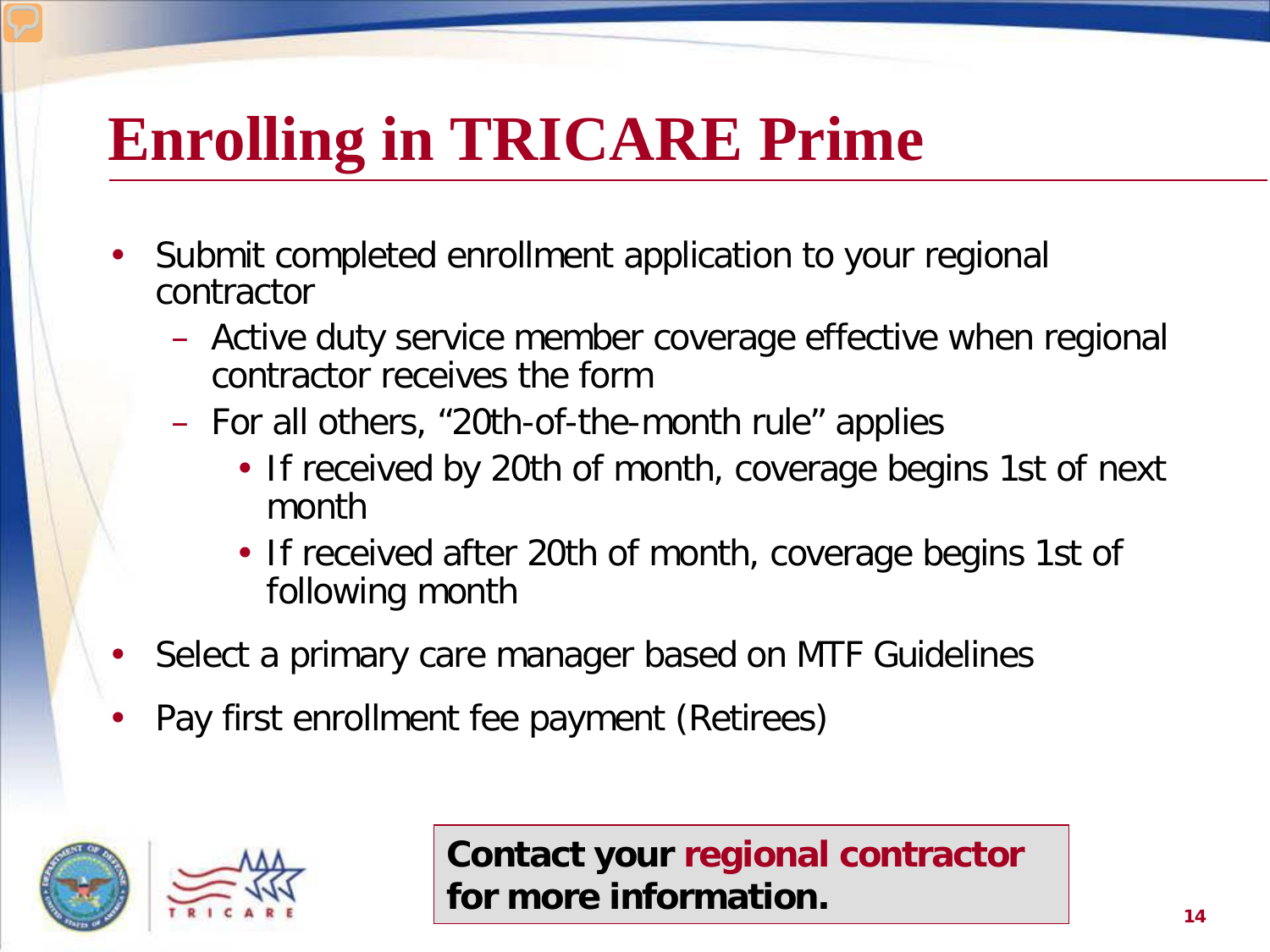#### **TRICARE Standard**

- Enrollment not required
- Care from non-network TRICARE-authorized providers
	- Provider may charge up to 15% above TRICARE allowable charge
	- May have to submit your own health care claims
- Referrals not required for specialty care
- Some services may require prior authorization
- MTF care on a space-available basis only





**This option is not available to active duty service members.**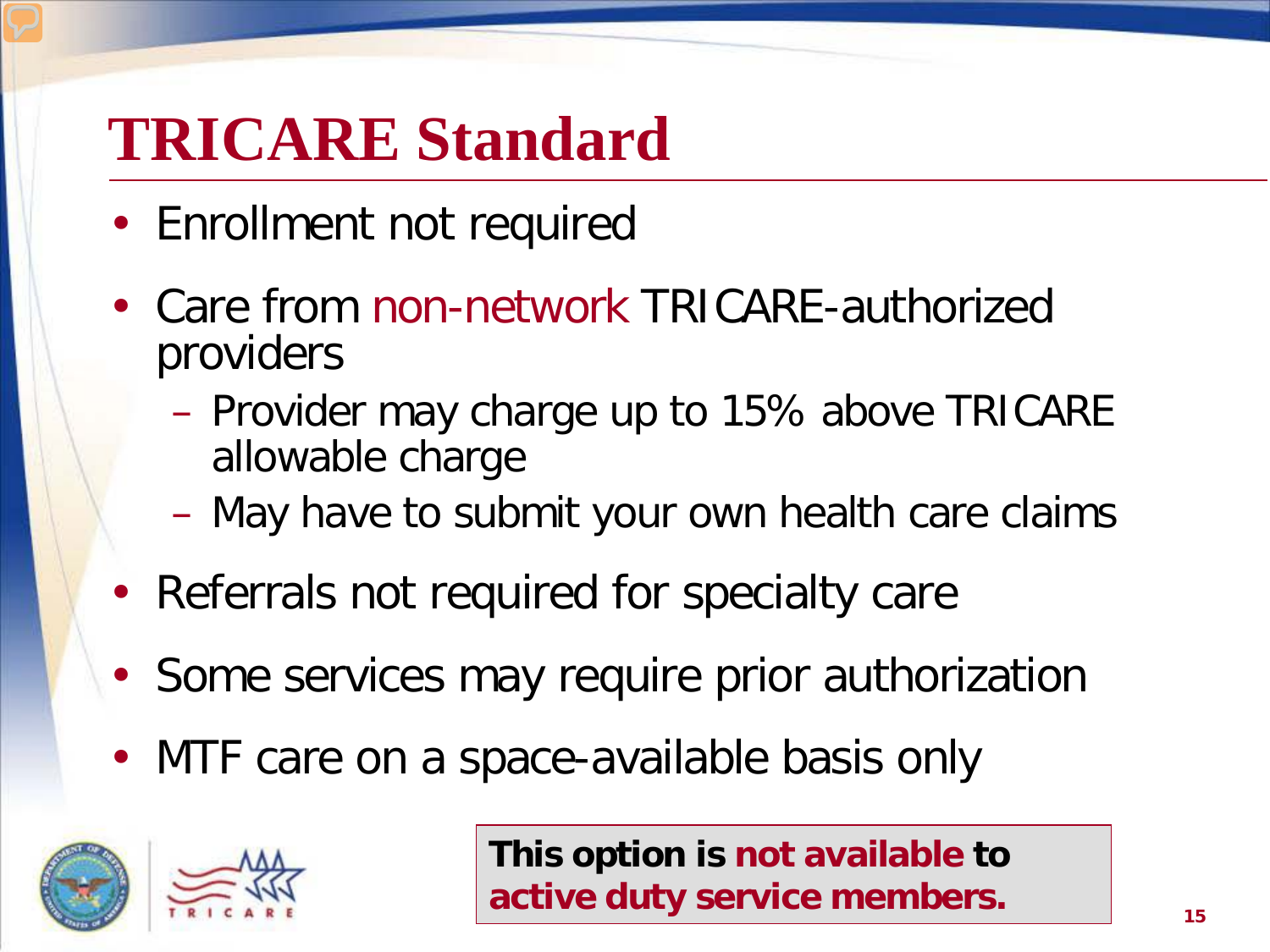#### **TRICARE Extra**

- Similar to TRICARE Standard-used together
	- Enrollment not required
	- Referrals not required for specialty care
	- Some services may require prior authorization
	- MTF care on a space-available basis only
- Care from TRICARE network providers
	- Providers agree to accept negotiated rate as TRICARE allowable charge
	- Lower cost-shares than TRICARE Standard
	- No claims to file (in most cases)





**This option is not available to active duty service members.**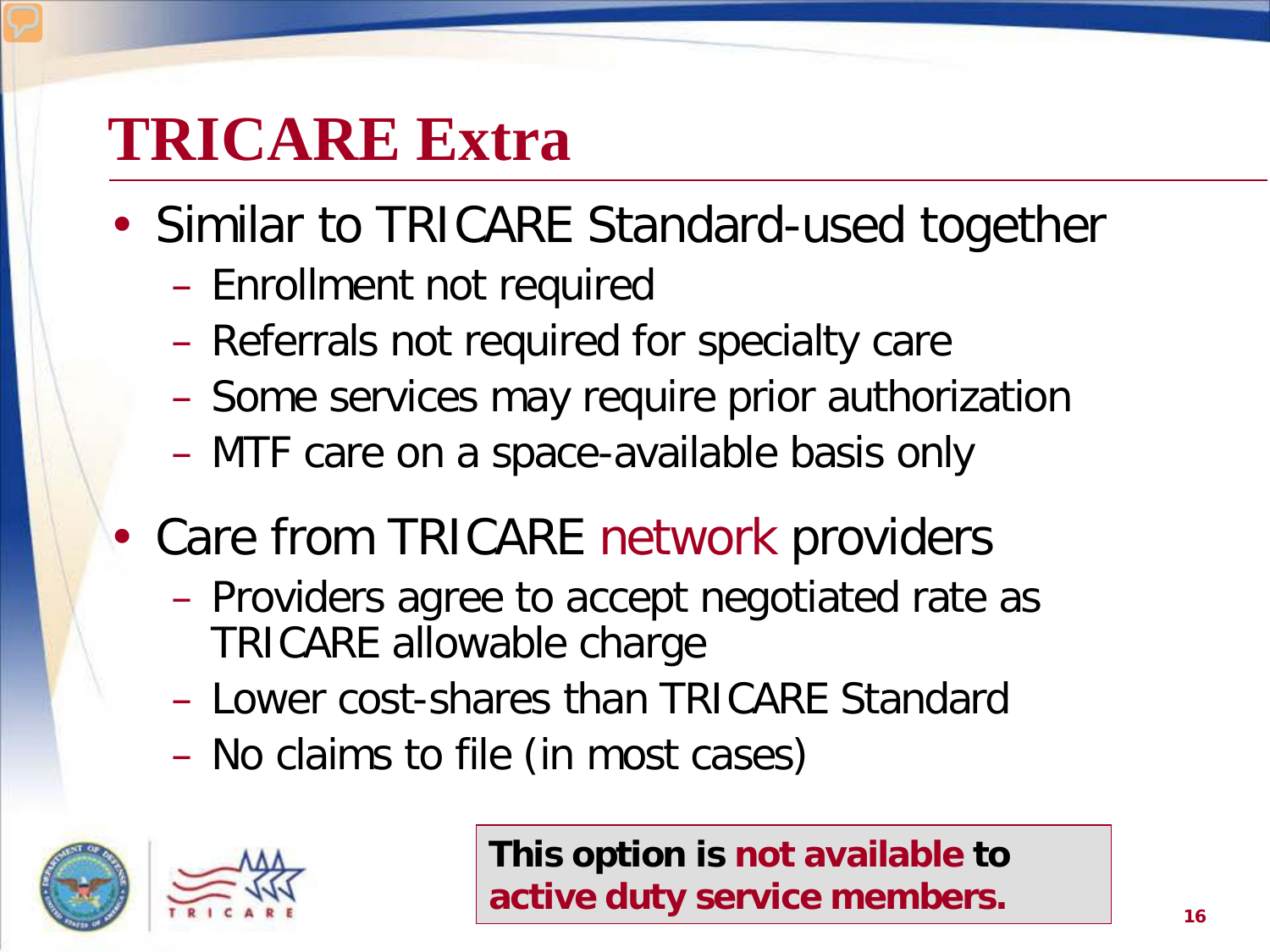#### **TRICARE Standard and Extra Costs:** *Active Duty Families*

| <b>TRICARE Option</b>                                       | <b>TRICARE Standard</b>                                      | <b>TRICARE Extra</b> |
|-------------------------------------------------------------|--------------------------------------------------------------|----------------------|
| <b>Outpatient Deductible</b><br>Amount due each fiscal year | Sponsor rank E1-E4:<br>\$50/indivdual or \$100/family        |                      |
| before cost-sharing begins.                                 | Sponsor rank E5 & above:<br>\$150/individual or \$300/family |                      |
| <b>Outpatient Cost-share</b>                                | $20\%$ <sup>*</sup>                                          | 15%                  |
| <b>Inpatient Costs</b>                                      | \$14.80/day (\$25 minimum)                                   |                      |
| <b>Inpatient Behavioral</b><br><b>Health Care</b>           | \$20/day (\$25 minimum)                                      |                      |
| Catastrophic Cap                                            | \$1,000 per family per fiscal year                           |                      |

*The federal fiscal year is Oct. 1- Sept. 30.*

*\* Non-network providers may charge up to 15% above the TRICARE allowable charge.*





**Get** extra **cost-savings with TRICARE Extra!**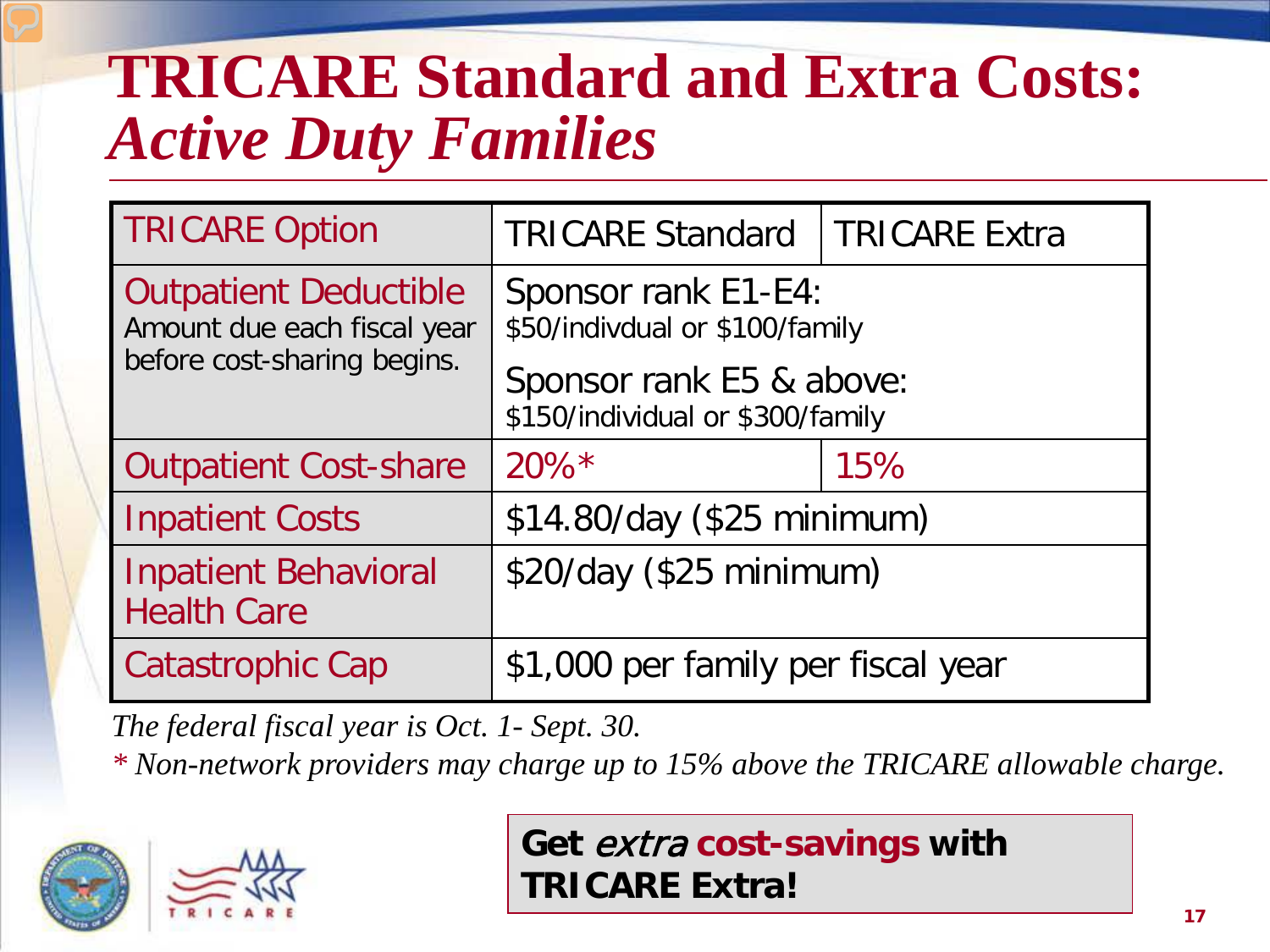## **TRICARE Pharmacy Program**

- Available to all eligible beneficiaries—not dependent on your program option
- Robust pharmacy benefit
- Worldwide coverage
- Affordable
- Uniform formulary
- Four options for filling prescriptions





**Visit www.tricare.mil/pharmacy for more information.**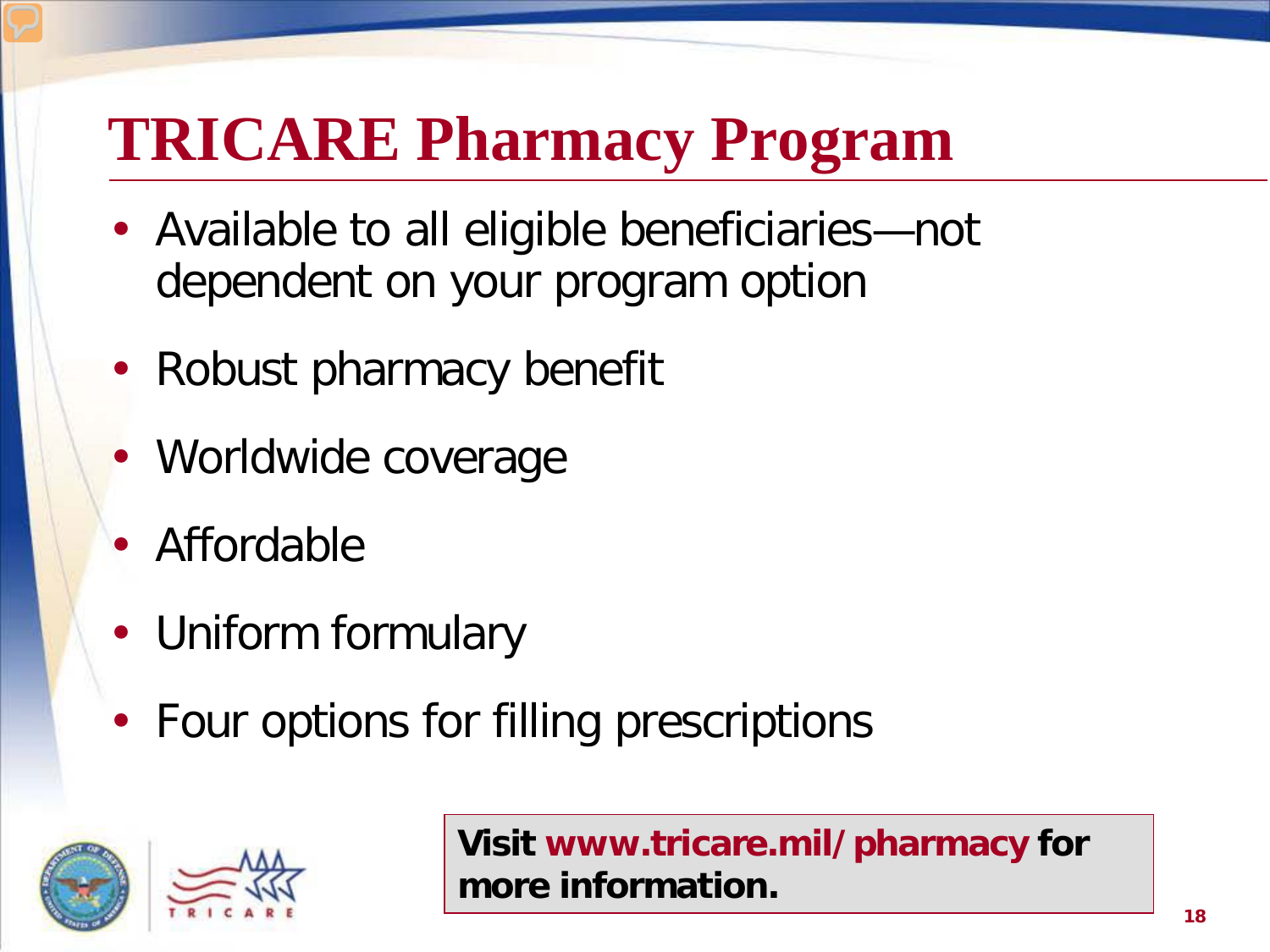## **Pharmacy Options and Costs**

| Type of                                 | Formulary                                                                                            |                               |                                                                                                       |
|-----------------------------------------|------------------------------------------------------------------------------------------------------|-------------------------------|-------------------------------------------------------------------------------------------------------|
| Pharmacy                                | Generic<br>(Tier 1)                                                                                  | <b>Brand Name</b><br>(Tier 2) | Non-Formulary<br>(Tier 3)                                                                             |
| <b>MTF</b><br>(up to 90-day supply)     | \$0                                                                                                  | \$0                           | N/A                                                                                                   |
| Mail order<br>(up to 90-day supply)     | \$3                                                                                                  | \$9                           | $$22*$                                                                                                |
| <b>Network</b><br>(up to 30-day supply) | \$3                                                                                                  | \$9                           | $$22*$                                                                                                |
| Non-network<br>(up to 30-day supply)    | Prime/TPRADFM: POS fees apply<br>All Others: \$9 or 20%, whichever is<br>more. Must meet deductible. |                               | Prime/TPRADFM: POS fees apply<br>All Others: \$22 or 20%, whichever<br>is more. Must meet deductible. |

**Note: There is no cost for Active Duty.** 





**\* Non-formulary drugs are available at the formulary cost if medical necessity is established. Visit www.tricare.mil/pharmacy for information.**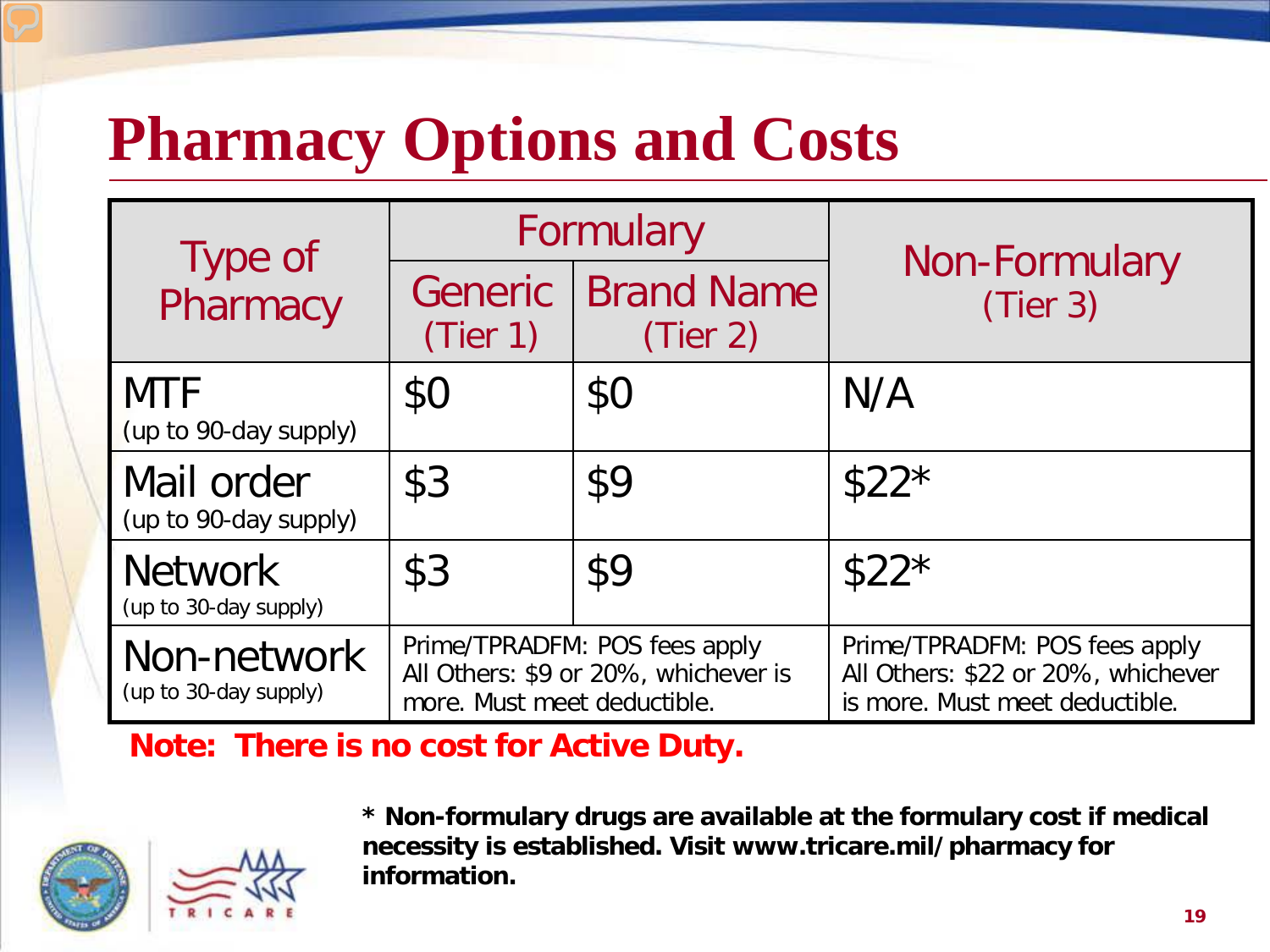## **TRICARE Dental Options**

| <b>Active Duty</b><br>Dental                          | Military dental treatment<br>facilities                                                                             | Contact your local military dental<br>treatment facility.                          |
|-------------------------------------------------------|---------------------------------------------------------------------------------------------------------------------|------------------------------------------------------------------------------------|
| <b>Options</b>                                        | <b>Tri-Service Remote Dental</b><br>Program                                                                         | <b>Military Medical Support Office</b><br>http://mmso.med.navy.mil                 |
| <b>TRICARE</b><br>Dental<br>Program                   | • Active duty family<br>members<br>• National Guard and<br>Reserve members (not<br>activated) and family<br>members | United Concordia Companies, Inc.<br>1-800-866-8499<br>www.TRICAREdentalprogram.com |
| <b>TRICARE</b><br><b>Retiree</b><br>Dental<br>Program | • Retired service members<br>and family members<br>• Medal of Honor recipients<br>and family members                | Delta Dental Plan of California<br>1-888-838-8737<br>www.trdp.org                  |





#### **Contact the appropriate dental contractor for more information or to enroll.**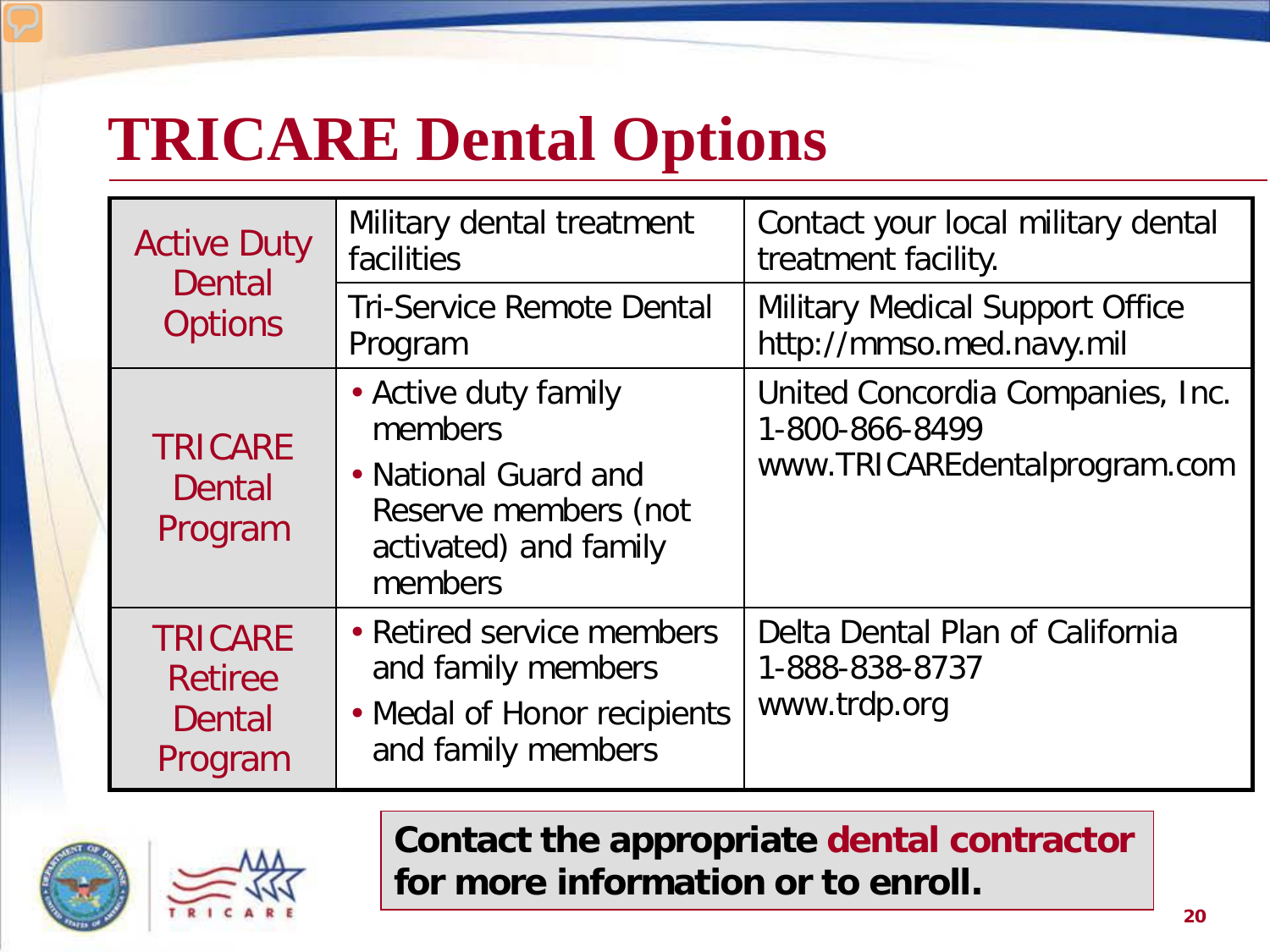### **TRICARE Online**

- TRICARE Online is a site for DoD patients that allow you to book appointments 24/7 with the Military Treatment Facility you are assigned to.
- To sign up visit [www.tricareonline.com](http://www.tricareonline.com/) and request and account as a beneficiary. The MacDill AFB Pharmacy is now activated for requesting refills.
- PCSing not a problem… Sign in, click on profile, and under Transfer MTF select the region you are now in and the base.
- You still need to stop at your local TRICARE Service Center to change your PCM assignment to your new location!

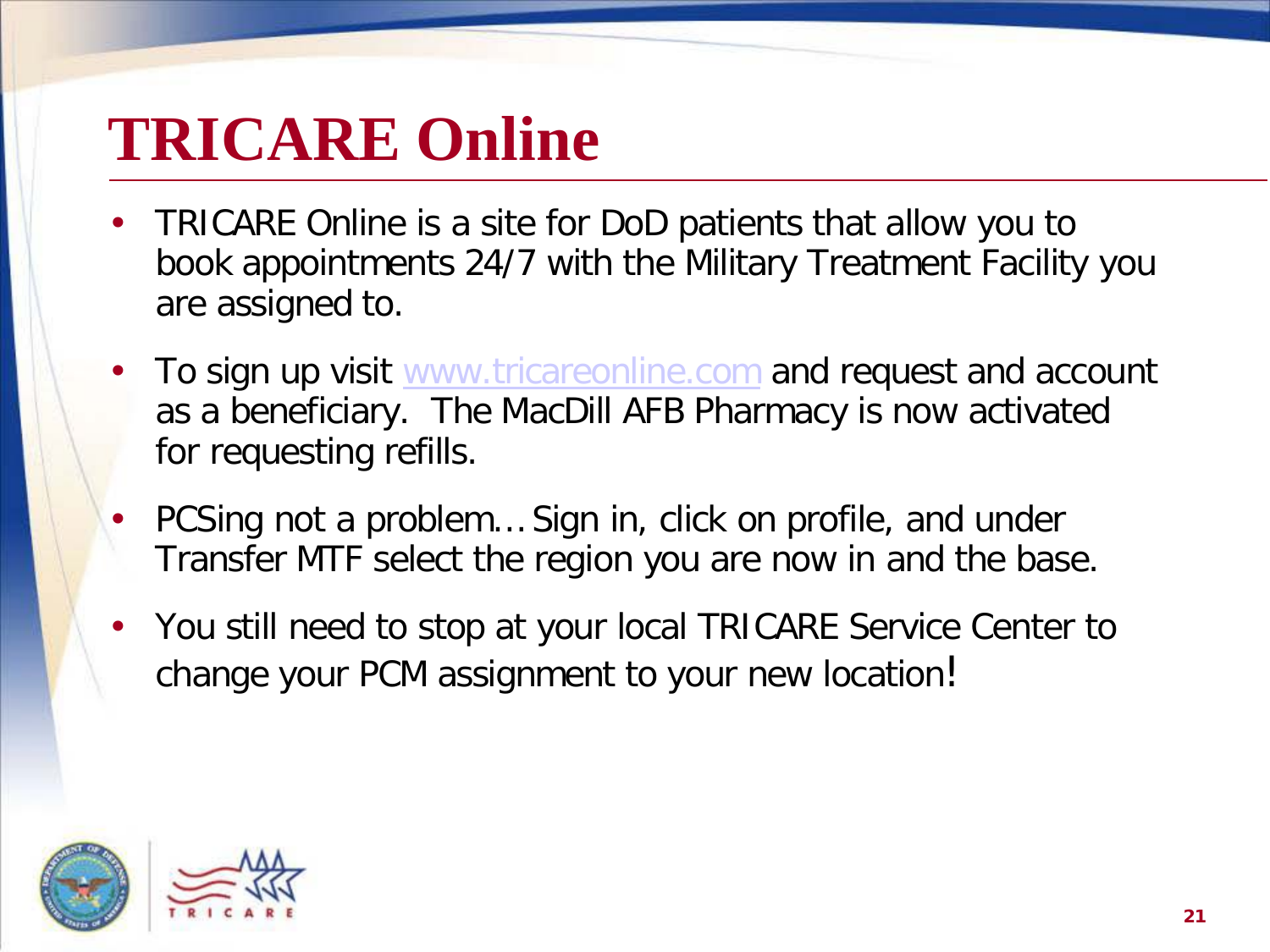## **In Conclusion…**

- TRICARE offers several unique benefit packages designed for our unique population.
- Civilian health care partners are critical to the program's success.
- We are here to help—many resources available
	- Regional, pharmacy and dental contractors
	- Beneficiary Counseling and Assistance Coordinators and Debt Collection Assistance Officers at MTFs and TRICARE Regional Offices
	- [www.tricare.mil](http://www.tricare.mil/)